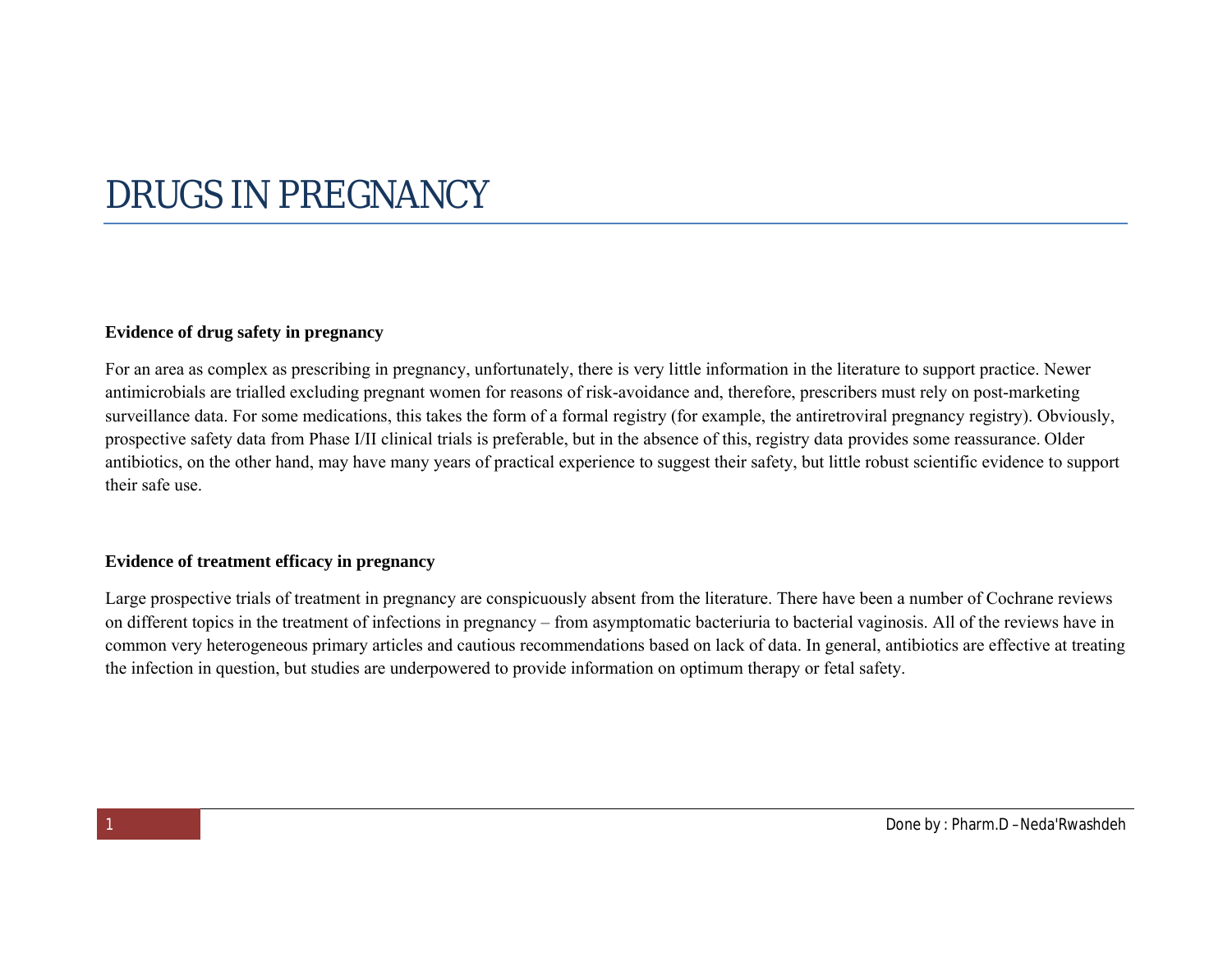#### **Infection and pregnancy**

Immune tolerance' in pregnancy is widely discussed and there are some data to suggest that pregnant women are at slightly higher risk of developing disease from some infections (including poliomyelitis, smallpox, hepatitis A and falciparum malaria). Also, the risk of severe disease and death are increased for some infections. During the 2009 influenza pandemic, the relative risk of admission for influenza in pregnant women was 4.3.

Severe infections, as with other (non-infectious) medical conditions do pose an increase risk of miscarriage or fetal death. This may be either through direct fetal infection; placental infection, resulting in placental insufficiency; or through effects on the mother's health, resulting in increased risk of miscarriage.

Urinary tract infections are common in women irrespective of pregnancy, as is asymptomatic bacteriuria. Guidelines recommend against treatment of asymptomatic bacteriuria, except in the setting of pregnancy. Pregnant women are no more likely to have asymptomatic bacteriuria than non-pregnant women, although the consequences are more severe. It is more likely to progress to pyelonephritis and can precipitate preterm labour. The predisposition to infection is thought to be related to changes in smooth muscle tone and altered ureteric mobility. Treatment of asymptomatic bacteriuria has been shown in a Cochrane review to reduce perinatal mortality, although the data about ideal drug and duration is conflicting.8 For uncomplicated cystitis or asymptomatic bacteriuria, five days of antibiotics is sufficient.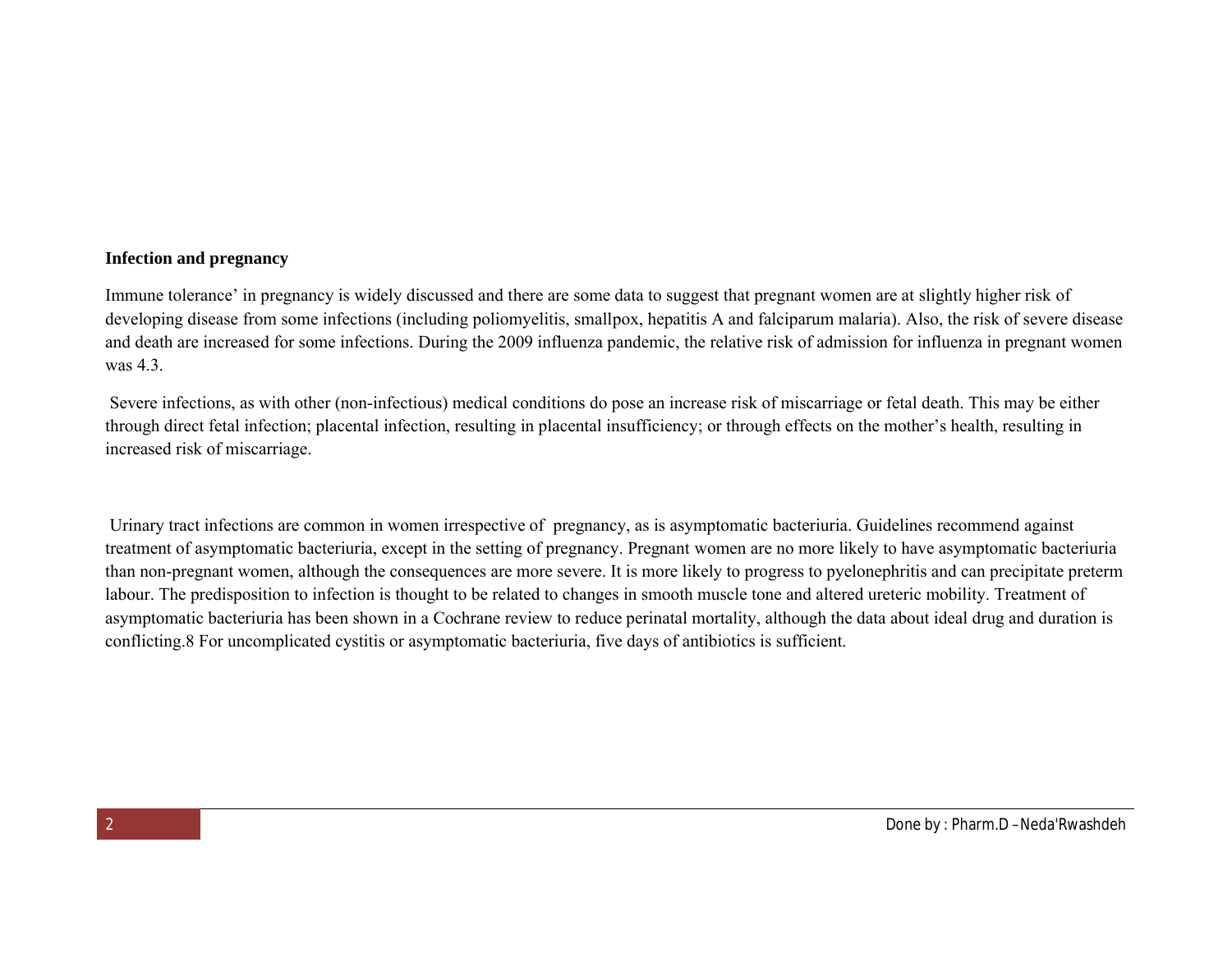## **Pregnancy and antibiotics**

The physiologic changes in pregnancy result in changes in drug pharmacokinetics that may affect plasma levels of antibiotics. Increased plasma volume results in an increase volume of distribution that lowers plasma levels and increased renal blood flow results in increased clearance of renally excreted drugs. Other than limited data for amoxicillin, there are few formal studies of plasma antimicrobial levels. In cases where longterm treatment is required, therapeutic drug monitoring can be performed, although this is rarely practical for short courses of antibiotics or outside of major teaching hospitals.

The recommended duration of treatment for infections in pregnancy generally errs to the more conservative end of the spectrum, for example, five days for cystitis or bacteriuria as opposed to three days in non-pregnant women. This is based on expert opinion rather than solid evidence of these infections requiring prolonged treatment.

- Penicillins :
	- Category B in pregnancy
		- Cross the placenta easily and rapidly
		- Concentrations equal maternal levels
		- Lactation
			- Crosses in low concentrations
			- Compatible with breastfeeding
- Cephalosporins :
	- -Category B in pregnancy
		- $-$  Cross the placenta during pregnancy
		- Some reports of increased anomalies with specific cephalosporins (cefaclor, cephalexin, cephradrine)
		- $-$  Primarily cardiac and oral cleft defects
	- Lactation
		- Excreted into breastmilk in low concentrations
		- Considered compatible with breastfeeding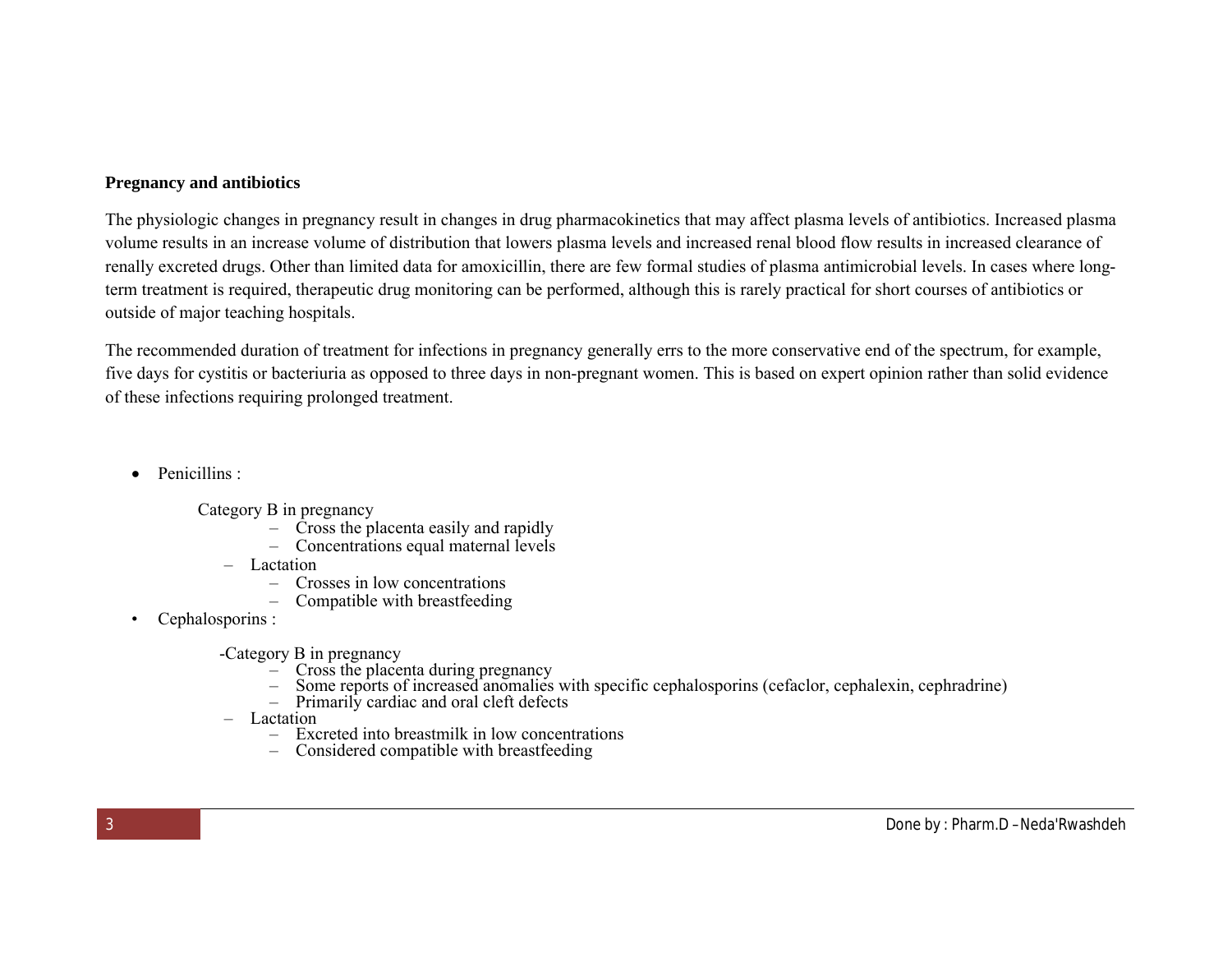- Carbapenems :
	- Category B/C/B in pregnancy
		- Likely cross the placenta
		- Very little human data
	- Lactation
		- Excreted into breastmilk in low amounts
		- Unknown effects but likely low clinical significance
- Floroquinolones :
	- Pregnancy Category C
		- Not recommended in pregnancy
		- Cartilage damage in animals
		- Safer alternatives usually exist
	- Lactation
		- Excreted into breastmilk
		- Limited human data
		- AAP says compatible with breastfeeding
- Macrolides :
	- Pregnancy Categories B/C/B
		- Cross the placenta in low amounts
		- Limited data with azithromycin and clarithromycin
	- Lactation
		- Erythromycin compatible
		- Others probably compatible
- Aminoglycosides (amikacin , gentamicin, topramycin).
	- Pregnancy Categories B/C/B
		- Cross the placenta in low amounts
		- Limited data with azithromycin and clarithromycin
	- Lactation
		- Erythromycin compatible
		- Others probably compatible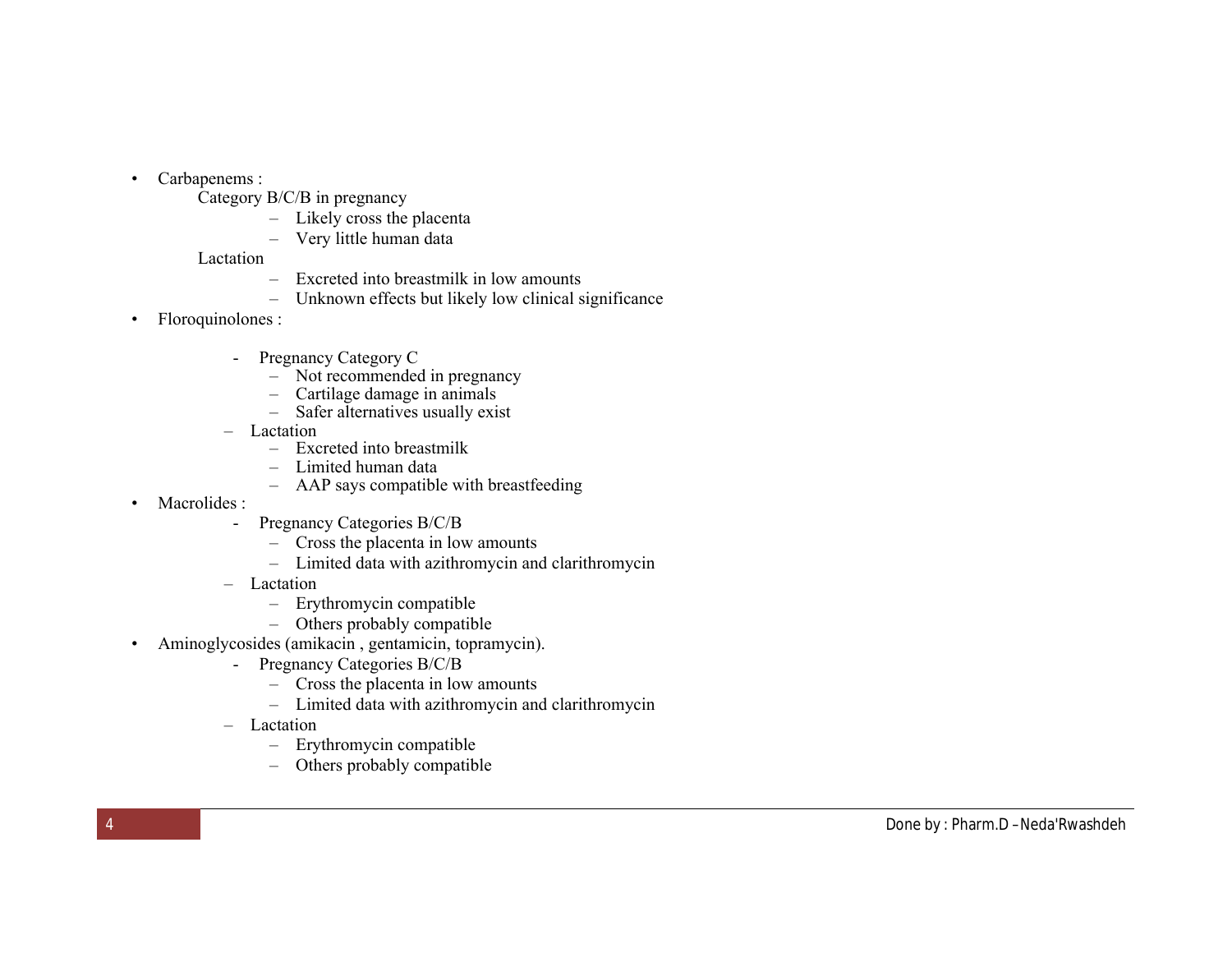• Sulfonamides:

Pregnancy Category C

- Readily cross the placenta
- Concerns of use at term

Lactation

- Excreted into breastmilk in low levels
- Use should be avoided in premature infants
- Tetracyclines :
	- Pregnancy Category C
		- Readily cross the placenta
		- Concerns of use at term
	- Lactation
		- Excreted into breastmilk in low levels
		- Use should be avoided in premature infants
	- Aztreonam
		- Pregnancy Category B, likely safe in pregnancy, little human data
		- Lactation Compatible per AAP
	- Clindamycin
		- Pregnancy Category B, commonly used
		- Lactation Compatible per AAP
	- Linezolid
		- Pregnancy Category C, no human data available
		- Lactation unknown, myelosuppression in animals
	- Metronidazole

st

- Pregnancy Category B, carcinogenic in animals, avoid in 1 trimester if possible
- Lactation hold feeds for 12-24hrs afterward
- Nitrofurantoin
	- Pregnancy Category B, possible hemolytic anemia with use at term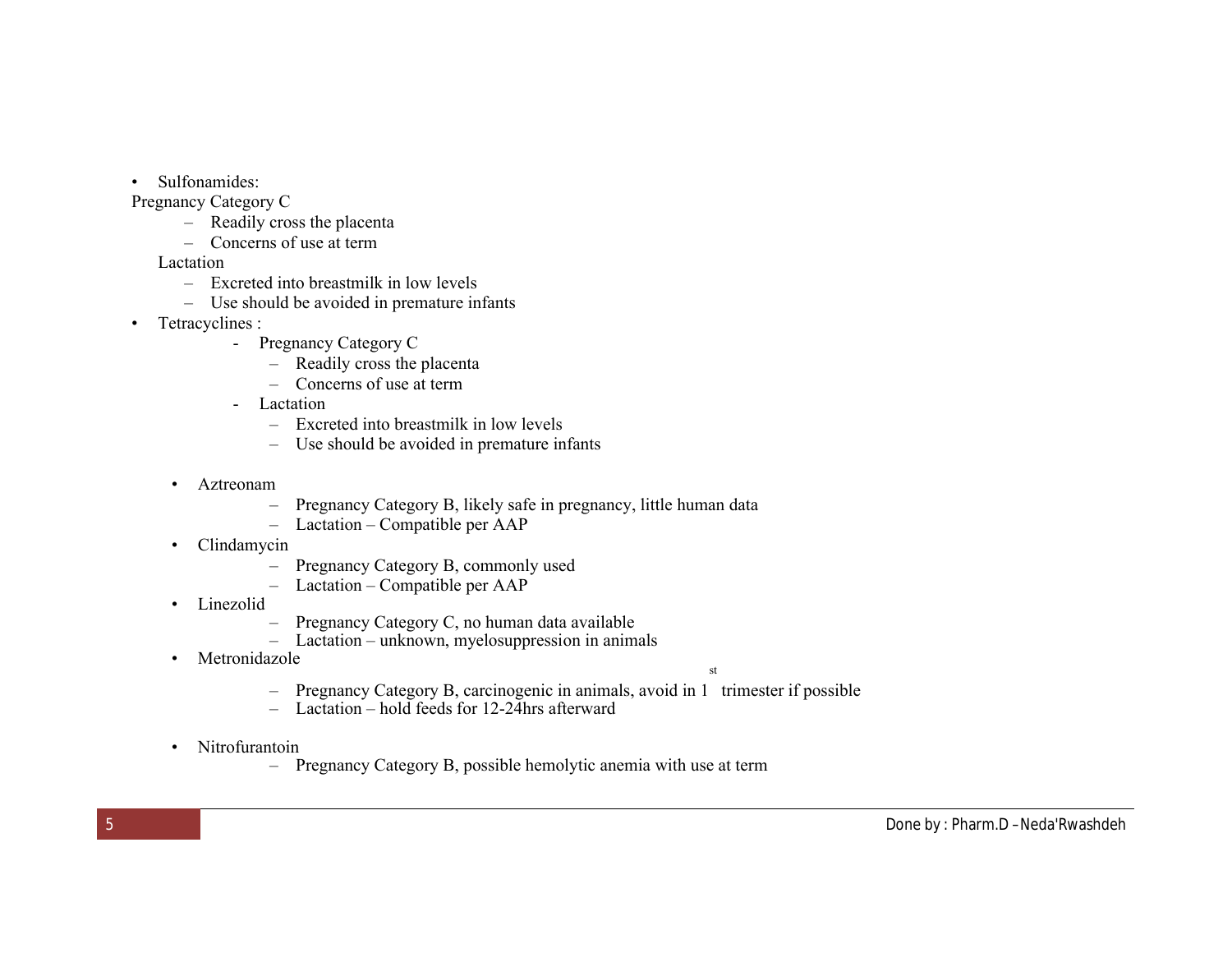- Lactation Compatible, avoid with G-6-PD deficiency
- Trimethoprim
	- Pregnancy Category C, potentially problematic early in pregnancy
	- Lactation Compatible as combination drug
- Vancomycin
	- Pregnancy Category B, compatible
	- Lactation likely compatible, not absorbed

#### **Classification of Drugs**

The Food and Drug Administration (FDA) currently divides medications into five different pregnancy-risk categories. Drugs are placed in different risk categories based on available studies in humans and animals **(See Table 1)**. Locating a pregnancy-risk category is the first step in evaluating the safety of drugs in pregnancy. There are resources that assist health care professionals by listing drugs in their prospective risk categories **.** However, there are limitations to using pregnancy-risk categories. First, drugs on the market were not required to have an assigned risk category until after December 1983; therefore, many drugs are not rated by the manufacturer. Second, it cannot be assumed that outcomes from animal studies are similar to outcomes found in humans. Caution should be advised in the use of drugs that fall under those categories for which only animal data is available (Categories B and C). If a drug does not have a pregnancy-risk classification, primary literature should be retrieved and assessed for safety in pregnancy information.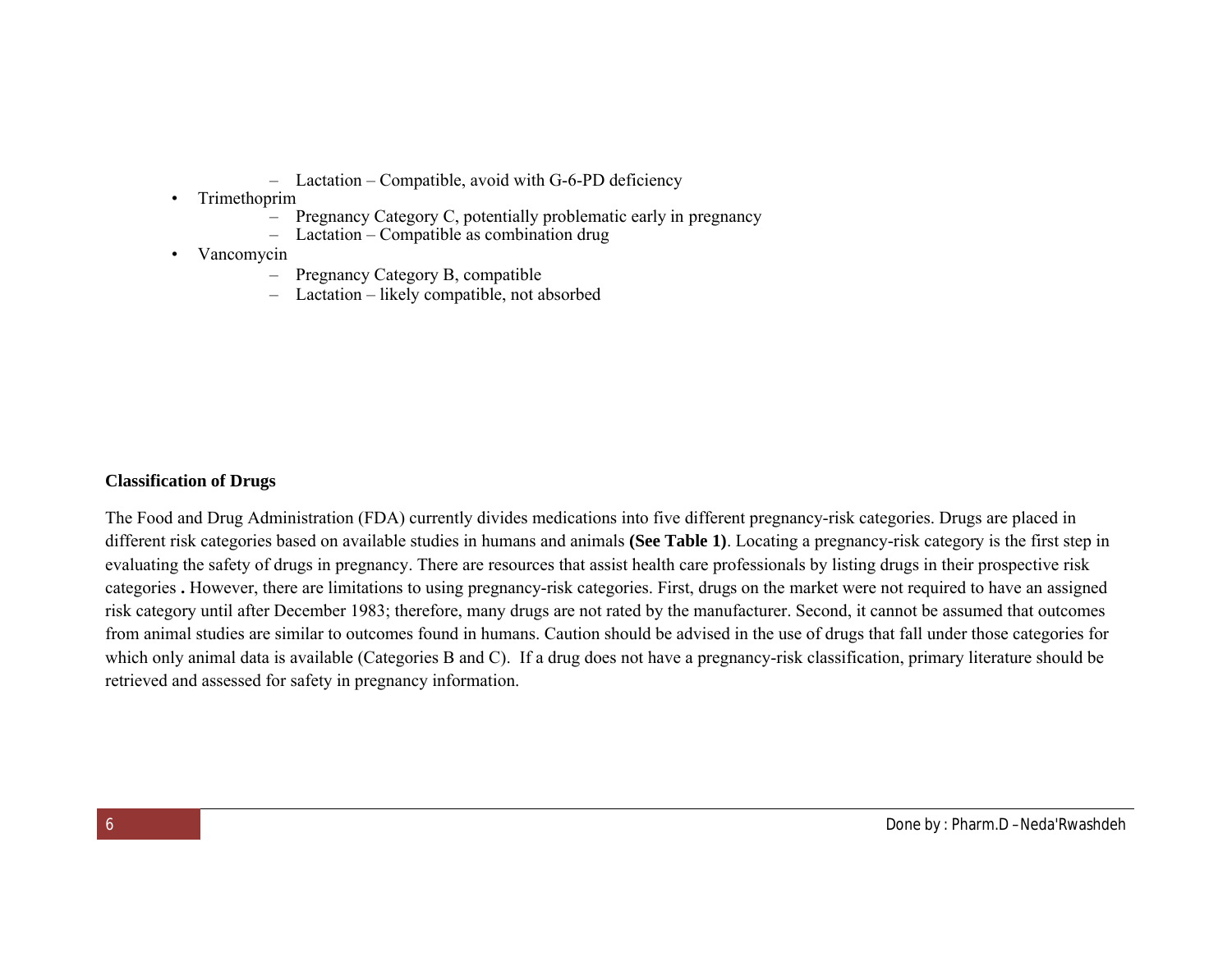#### **Table 1: Pregnancy-Risk Categories**

| Category      | Definition                                                                                                                                                                                                                              |
|---------------|-----------------------------------------------------------------------------------------------------------------------------------------------------------------------------------------------------------------------------------------|
| $\mathbf{A}$  | Controlled studies in women fail to demonstrate a risk to the fetus in the first trimester, and the possibility of fetal harm appears remote.                                                                                           |
| B             | Either animal studies do not indicate a risk to the fetus and there are no controlled studies in pregnant women, or animal studies have indicated<br>fetal risk, but controlled studies in pregnant women failed to demonstrate a risk. |
| $\mathcal{C}$ | Either animal studies indicate a fetal risk and there are no controlled studies in women, or there are no available studies in women or animals.                                                                                        |
| D             | There is positive evidence of fetal risk, but there may be certain situations where the benefit might outweigh the risk (life-threatening or serious<br>diseases where other drugs are ineffective or carry a greater risk).            |
| $\mathbf{X}$  | There is definite fetal risk based on studies in animals or humans or based on human experience, and the risk clearly outweighs any benefit in<br>pregnant women.                                                                       |

## **General Considerations**

The pregnancy risk to benefit ratio is defined as the risk to the fetus compared to the benefits to the mother. Components of this ratio are the 1) genotype of mother and fetus, 2) embryonic stage at exposure, 3) dose, and 4) exposure to other drugs or environmental agents that may increase or decrease potential abnormalities. The timing of exposure is associated with the most potential for teratogenic effect(s).Timing of exposure is defined as the stage of fetal development when the drug is consumed. In general the risk of teratogenicity of the drug decreases as growth of the fetus progresses.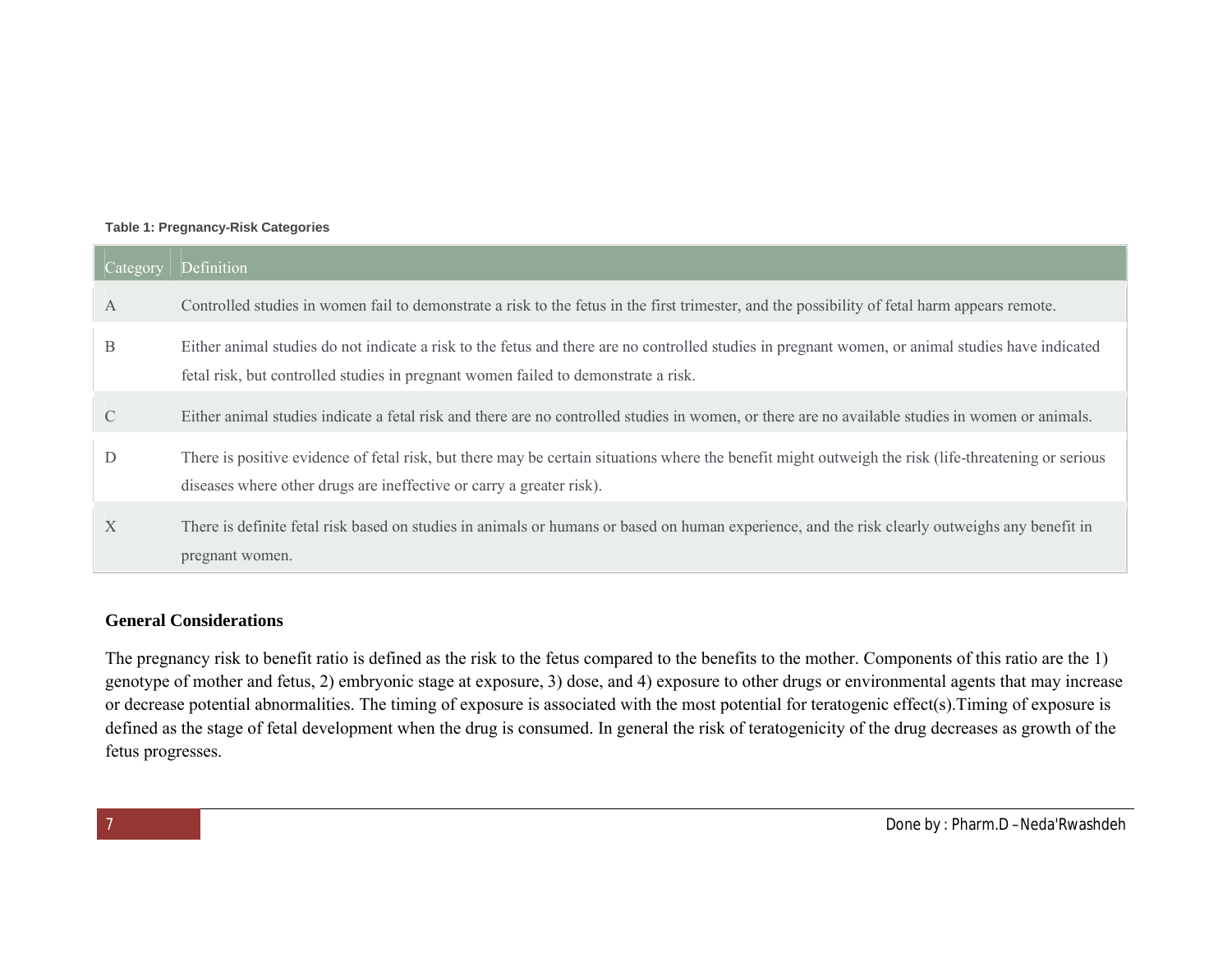If the fetus is exposed at the time of conception and implantation, the embryo may be aborted. As the fetus progresses through the first 12 to 15 days, the cells are still totipotential (i.e., if one cell is damaged another cell can assume its function) and the embryo may be capable of survival. During the first 3 months of growth, the chance of physical malformations is increased because this is the critical stage of physical development. Later in gestation, risk of functional and behavioral abnormalities increases because of the continuous growth and development of the central nervous system.

#### **Product Selection**

Drug selection is easier when drugs fall under the categories A, D, or X. The dilemma is with medications that fall under the categories B and C where adequate studies are not available to make a definitive judgement. Risk versus benefit, as well as some of the drug characteristics, are the next best steps to take in selecting an appropriate drug. There are four characteristics to evaluate in drug selection. These characteristics are molecular weight, ionization, lipophilicity, and degree of protein binding. The less the molecule weighs, the more likely it will be able to pass through the placenta. Most of the medications on the market fall between 250 and 400 daltons and, therefore, the likelihood for crossing into the fetal circulation is high. Ionization and lipophilicity are also important determinants in drugs crossing the placenta. More ionized and less lipophilic drugs tend to cross the placenta more readily than unionized and highly lipophilic drugs. Finally, the amount of protein binding plays a role. The more protein bound a drug, the less likely it is to cross the placenta.

#### **Drug Selection in Selected Disease States**

#### **Nausea and Vomiting**

Nausea and vomiting affect between 60 and 70% of women who become pregnant. Most women do not require treatment, though there are women (0.5-10 in a thousand) who require treatment to avoid adverse consequences (e.g., malnutrition, weight loss, dehydration) during pregnancy. First, nonpharmacologic options should be attempted. Some of these include avoiding foods that may trigger episodes of nausea and vomiting (e.g., spicy , fatty, or fried foods), eating when nausea is less severe, and avoiding of the smell of food. Additionally, supplements containing iron can be a source of nausea and vomiting in certain women. Women who are unable to maintain adequate hydration should be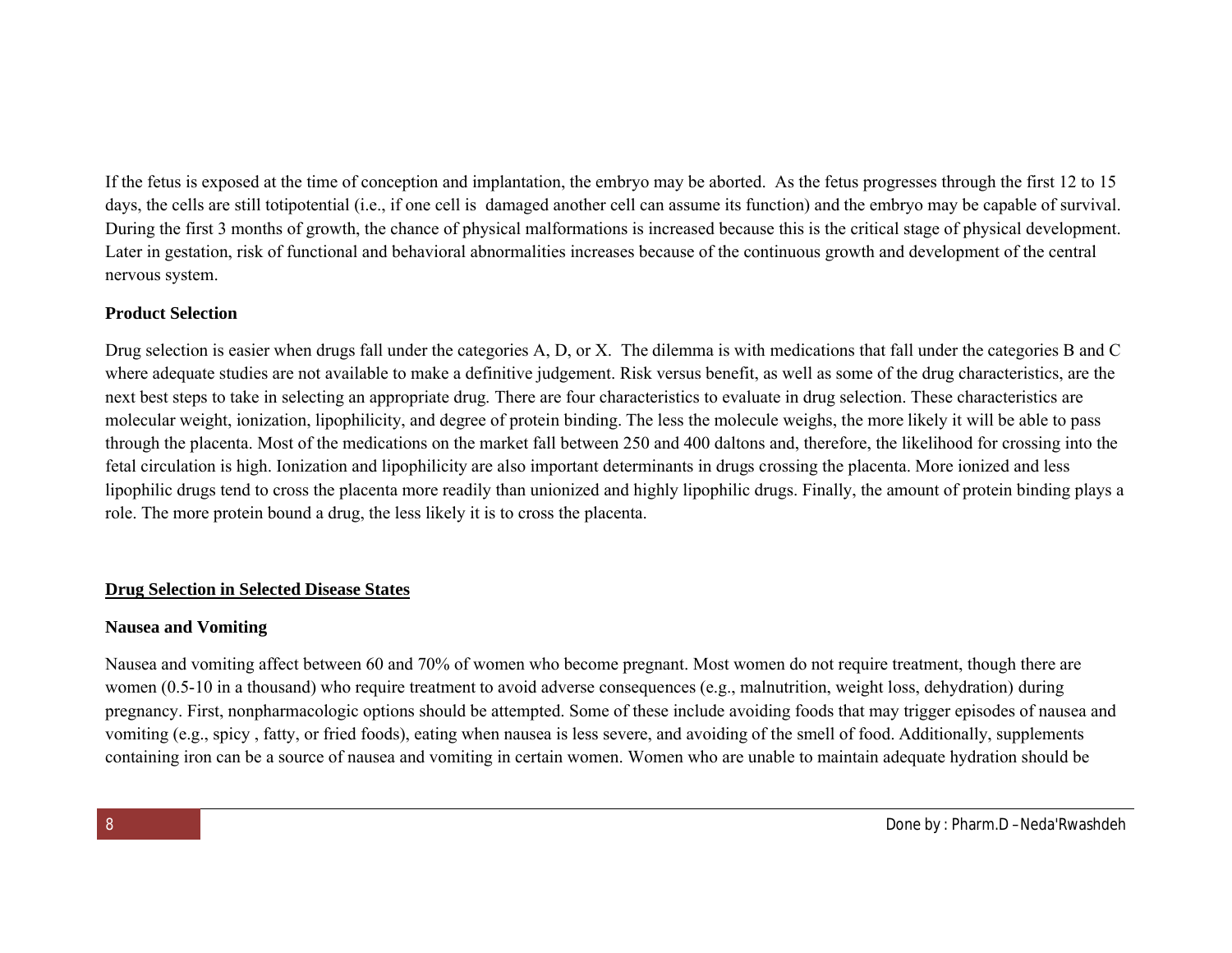admitted to the hospital for intravenous (IV) fluid and electrolyte replacement. Antiemetics, which are generally third-line therapy, are given to women who do not respond to IV replacement. Clinical data to support the safety and efficacy of these drugs are minimal and use of the following medications should still be exercised with caution **(See Table 2)**. Currently, no medications are approved for the treatment of nausea and vomiting in pregnant women. One other suggested therapy involves giving antihistamines in the morning to prevent nausea and vomiting. If hyperemesis is resistant to conventional treatment, then the use of ondansetron or corticosteroids may be considered.

**Table 2: Drugs Used in the Management of Nausea and Vomiting During Pregnancy**

| Drug                                   | <b>Pregnancy Risk Category</b> |
|----------------------------------------|--------------------------------|
| Metoclopramide (Reglan <sup>®</sup> )  | $\, {\bf B}$                   |
| Cyclizine (Marezine®)                  | $\mathbf{B}$                   |
| Ondansetron $(Zofran^{\circledR})$     | $\, {\bf B}$                   |
| Promethazine (Phenergan <sup>®</sup> ) | $\mathcal{C}$                  |
| Prochlorperazine (Compazine®)          | $\mathcal{C}$                  |
| Chlorpromazine (Thorazine®)            | $\mathcal{C}$                  |

Adapted from: Nelson-Piercy C. Treatment if Nausea and Vomiting in Pregnancy: When Should It Be Treated and What Can Be Safely Taken? Drug Saf 1998; 19(2): 155-64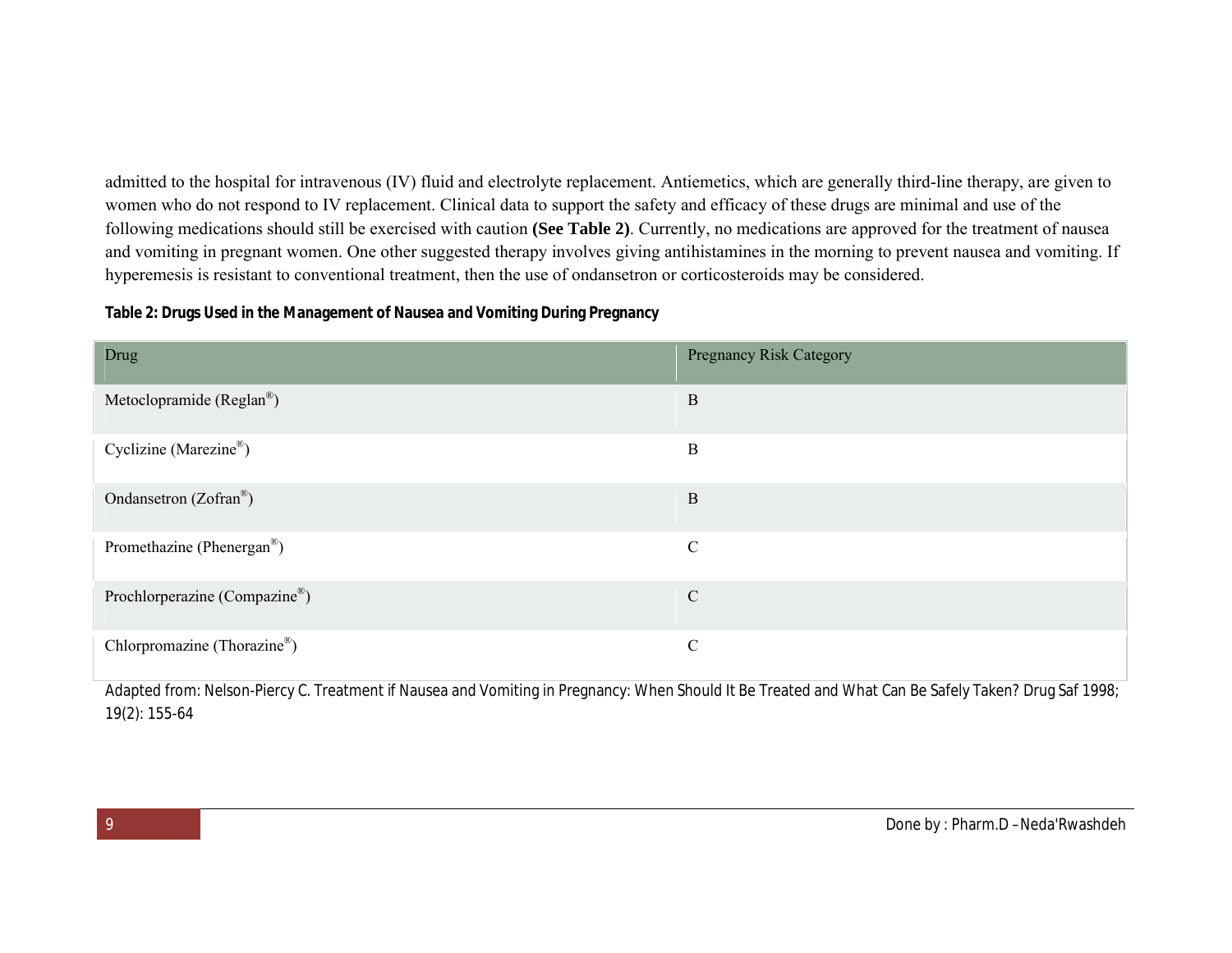#### **Hypertension**

Chronic hypertension in pregnancy is defined as high blood pressure that is present before pregnancy or diagnosed before the 20<sup>th</sup> week of gestation. Antihypertensive agents are used in women with a diastolic pressure of 100 mm Hg or higher (lower if end organ damage or renal disease is present) and in women with acute hypertension when pressures are greater than 105 mm Hg. According to the JNC VI guidelines, pregnant women can be continued on most antihypertensive medications with the exception of angiotensin converting enzyme (ACE) inhibitors and angiotensin II receptor blockers (Category X). ACE inhibitors are associated with chronic abnormalities (e.g., renal insufficiency requiring dialysis, growth retardation, and cranial malformations) and even death of the fetus. The drug of choice for high blood pressure diagnosed during pregnancy is methyldopa. Methyldopa has been studied extensively and is well tolerated in this population. When parenteral therapy is required, hydralazine is an effective alternative. **(See Table 3)**.

| Drug Class                | Example                                       | Pregnancy<br><b>Risk</b><br>Category | Comment                                     |
|---------------------------|-----------------------------------------------|--------------------------------------|---------------------------------------------|
| Central <i>v</i> -agonist | $($ Aldomet <sup>®</sup> $)$                  | $\mathbf C$                          | Drug of choice by the NHBPEP* Working Group |
| $\alpha$ -Blockers        | Atenolol (Tenormin <sup>®</sup> ) $C$         |                                      |                                             |
|                           | Metoprolol<br>$(Lopressor^{\mathcal{R}})$     | $\mathcal{C}$                        |                                             |
|                           |                                               | $\mathbf C$                          |                                             |
|                           | Labetolol( $\ddot{\text{u}}$ ) <sup>®</sup> ) |                                      |                                             |

#### **Table 3: Drugs Used for the Management of Hypertension During Pregnancy**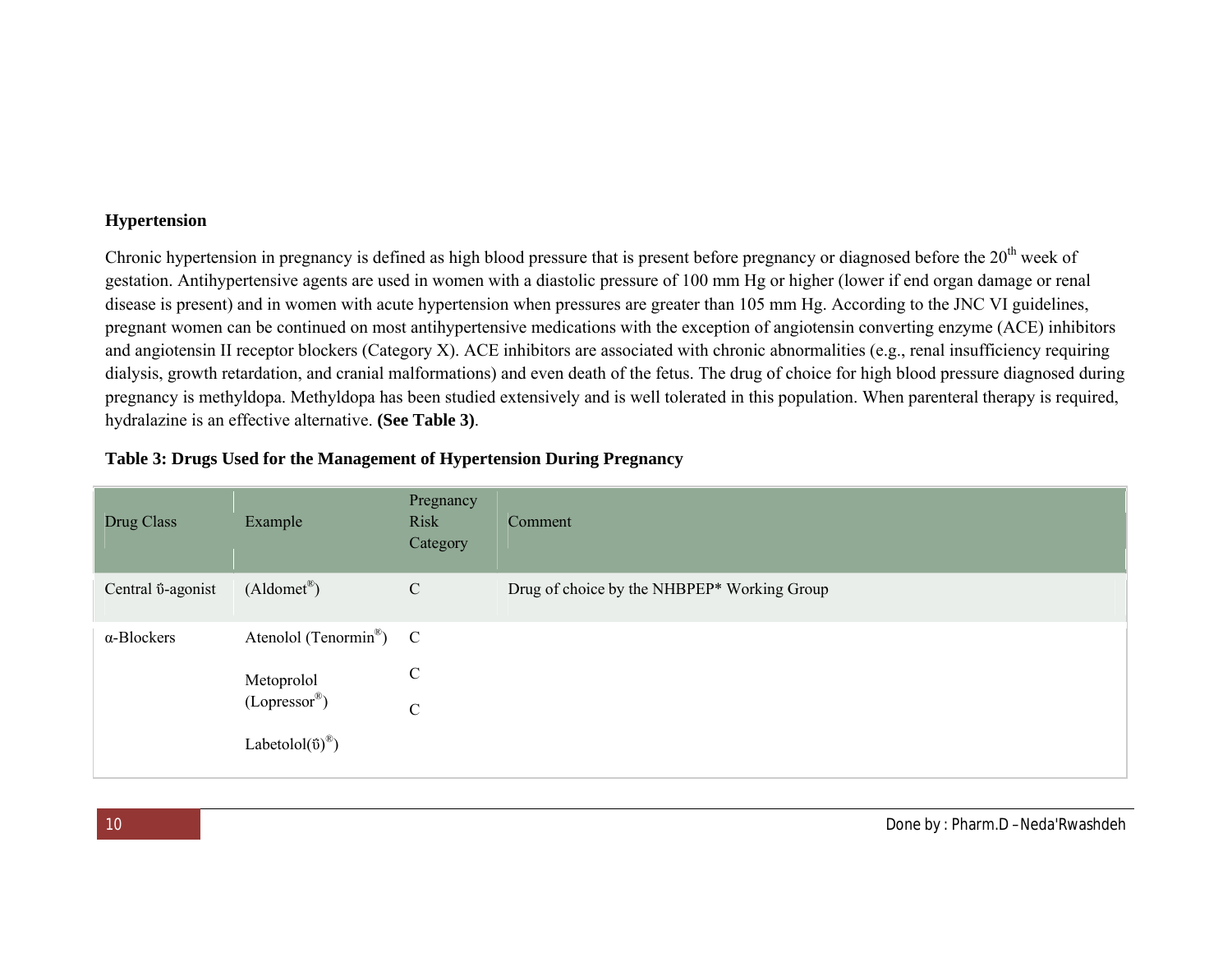| Calcium<br>antagonists                | Diltiazem<br>(Cardizem® CD,<br>Dilacor®XR, Trizac®<br>Verapamil (Calan®,<br>Covera- $HS^{\mathcal{R}}$ ,<br>Verelan <sup>®</sup> )                  | $\mathcal{C}$<br>$\mathcal{C}$ | Potential synergism with magnesium sulfate may lead to precipitous hypotension                                                            |
|---------------------------------------|-----------------------------------------------------------------------------------------------------------------------------------------------------|--------------------------------|-------------------------------------------------------------------------------------------------------------------------------------------|
| <b>ACE</b> inhibitors                 | Captopril (Capoten®)                                                                                                                                | ${\bf D}$                      | Fetal abnormalities including death, can be caused, and should not be used in pregnancy                                                   |
| Angiotensin<br>IIReceptor<br>blockers | Enalapril (Vasotec®)<br>Lisinopril (Prinivil,<br>$Zestril^{\circledR})$<br>Losarten (Cozaar <sup>®</sup> )<br>Valsarten (Diovan <sup>®</sup> )      | D<br>$\mathbf D$<br>D<br>D     |                                                                                                                                           |
| Diuretics                             | Bumetanide<br>$(Bumer^{\circledR})$<br>Frosemide (Lasix®)<br>Hydrochlorothiazide<br>$(HydroDIURIL^{\circledR})$<br>Indapamide $(Lozol^{\circledR})$ | DCCBBDB                        | Recommended for chronic hypertension if prescribed before gestation or if patients are salt-<br>sensitive. Not recommended in preclampsia |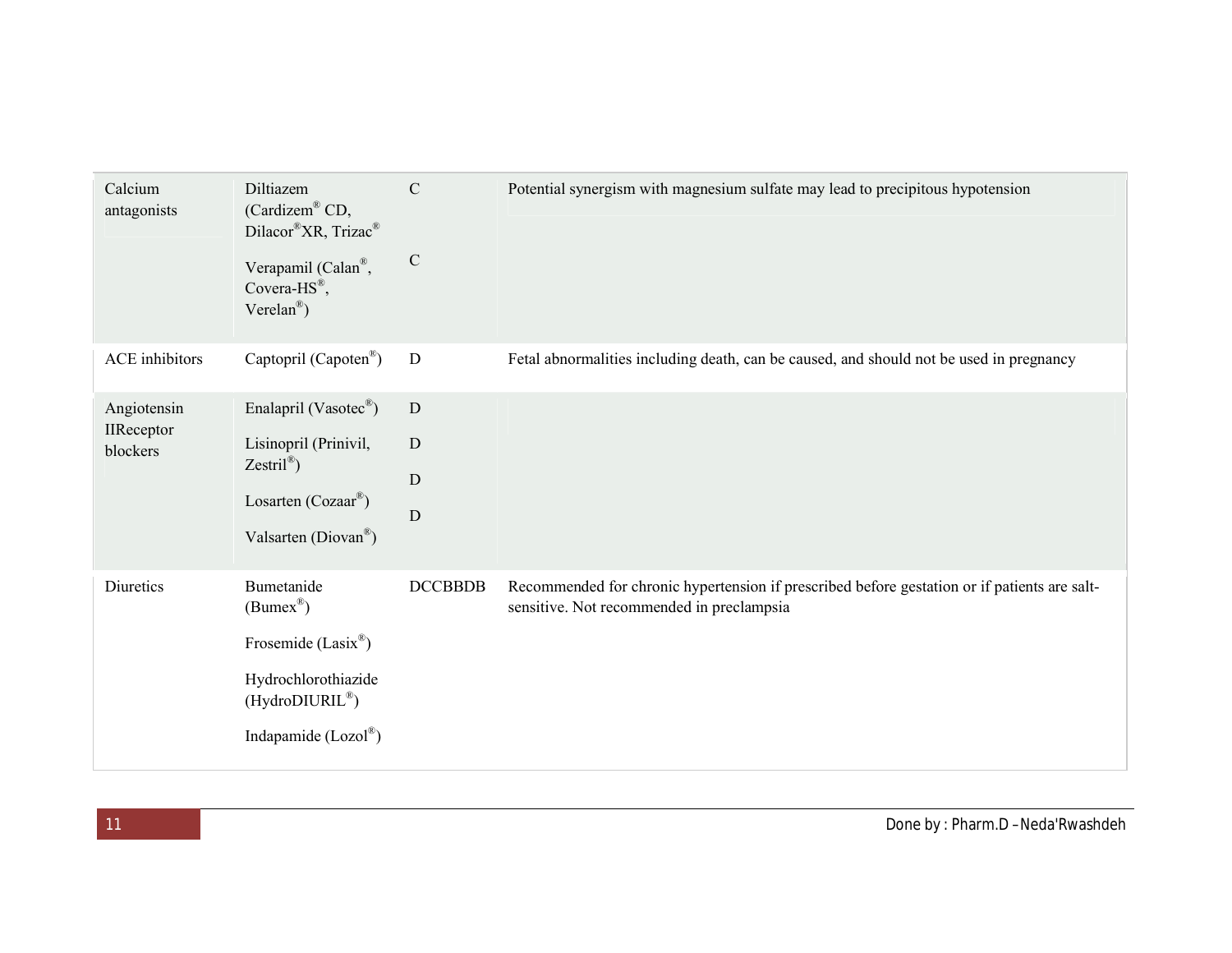|                                                          | Spironolactone<br>$(Aldactone^{\circledR})$                                    |                                 |                                                                                           |
|----------------------------------------------------------|--------------------------------------------------------------------------------|---------------------------------|-------------------------------------------------------------------------------------------|
|                                                          | Triamterine<br>$(Dyrenium^{\circledR})$                                        |                                 |                                                                                           |
| Directvasodilators                                       | Hydralazine<br>$(Apresoline^{\circledR})$<br>Minoxidil (Loniten <sup>®</sup> ) | $\overline{C}$<br>$\mathcal{C}$ | Hydralazine is parenteral drug of choice vased on its long history of safety and efficacy |
| * NHBPEP: National High Blood Pressure Education Program |                                                                                |                                 |                                                                                           |

Adapted from: The Joint National Committee on Prevention, Detection, Evaluation and Treatment of High Blood Pressure. The sixth report of the joint national committee on prevention, detection, evaluation, and treatmenrt of high blood pressure. Arch Intern Med 1997; 157: 2413-46.

# **Migraine**

The drug of choice for migraine headaches during pregnancy is acetaminophen. There appears to be no effect on the fetus as well as minimal effects on platelet function. It can be given in doses up to 1000 mg per dose. Other typical medications used in migraine treatment are not recommended during pregnancy **(See Table 4)**, which include the selective serotonin agonists (e.g., sumatriptan, naratriptan, zolmitriptan, and rizatriptan). Although they have not been proven to be harmful to humans, there have been no well-controlled studies to validate their use. Nonsteroidal anti-inflammatory drugs (NSAIDs) should also be avoided in pregnancy because of their ability to prolong pregnancy and labour. Ergotamine and dihydroergotamine are contraindicated in pregnancy because of their uterotonic effects.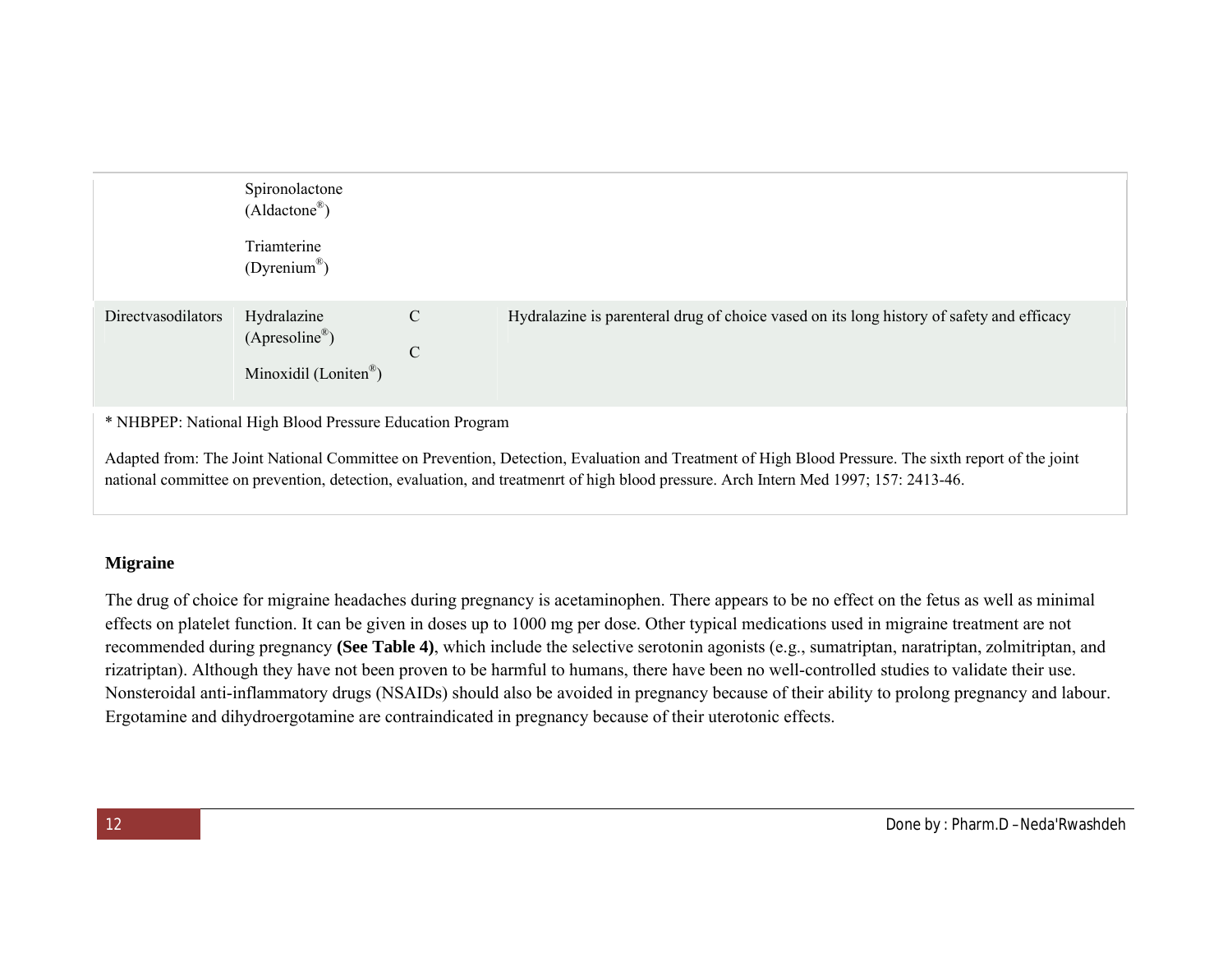| <b>Drug</b>                      | <b>Pregnancy Risk Category</b> |
|----------------------------------|--------------------------------|
| Acetominophen (Tylenol®)         | $\, {\bf B}$                   |
| Ibuprofen (Motrin®)              | $\, {\bf B}$                   |
| Ergotamine tartrate (Ergotrate®) | ${\rm D}$                      |
| Dihydroergotamine (Migranal®)    | $\mathbf X$                    |
| Prochlorperazine (Compazine®)    | ${\bf C}$                      |
| Sumatriptan (Imitrex®)           | $\mathsf C$                    |
| Naratriptan (Amerge®)            | ${\bf C}$                      |
| Zolmitriptan (Zomig®)            | $\mathbf C$                    |

# **Table 4: Drugs Used in the Treatment of Migraines during Pregnancy**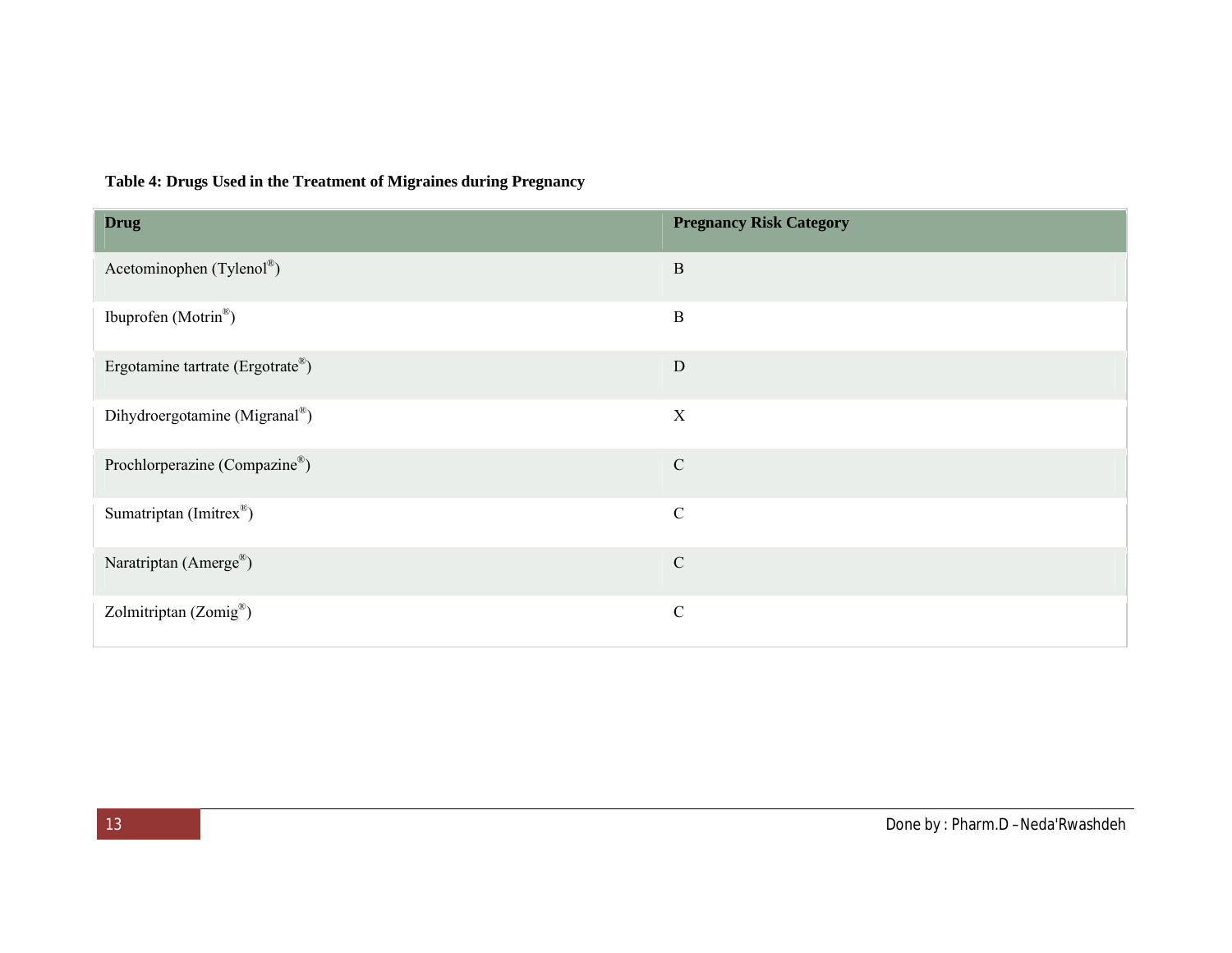# **Drugs Considered Safe in Pregnancy:**

- Some antibiotics namely Amoxycillin, Ampicillin, Cephalosporins, Erythromycin (not estolate)
- Levothyroxine
- Acetaminophen
- Folic Acid and Vitamin B6
- Methyl dopa, and hydralazine
- **Insulin**
- Heparin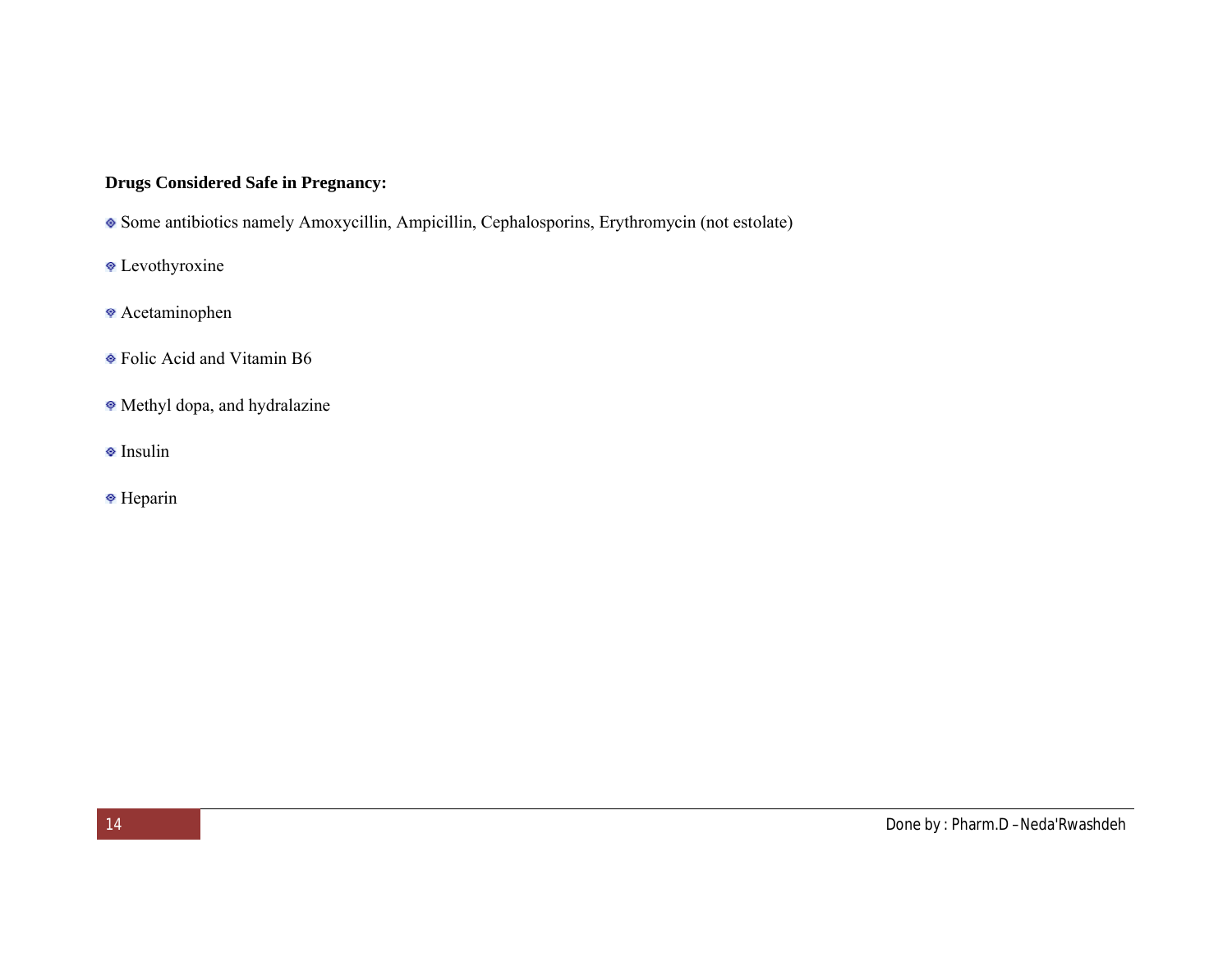**Drugs Contraindicated in Pregnancy**: Some drugs in **category X** that are contraindicated in pregnancy and their effects on the fetus are listed below:

- Vitamin A and its derivatives Accutane(Isotretinoin), Acitretin, Etretinate Birth defects, miscarriage
- Thalidomide Seal like limbs and other defects
- Diethylstilbestrol Causes cancer of the vagina or cervix in female children during their teenage years
- Warfarin Causes multiple birth defects
- Danazol Causes malformations in sex organs of female fetus
- Simvastatin and other statins Cholesterol is needed for fetal growth and its reduction by statins could harm the fetus

Finasteride – Though finasteride is normally not prescribed to women, pregnant women should not handle broken or crushed tablets since it can get absorbed through the skin and affect the sex organ development of the male fetus.

- Testosterone Can cause birth defects
- Oral contraceptives- Can cause birth defects
- Dutasteride Affects the sex organ development of the male fetus.
- Methotrexate Causes cleft palate along with multiple defects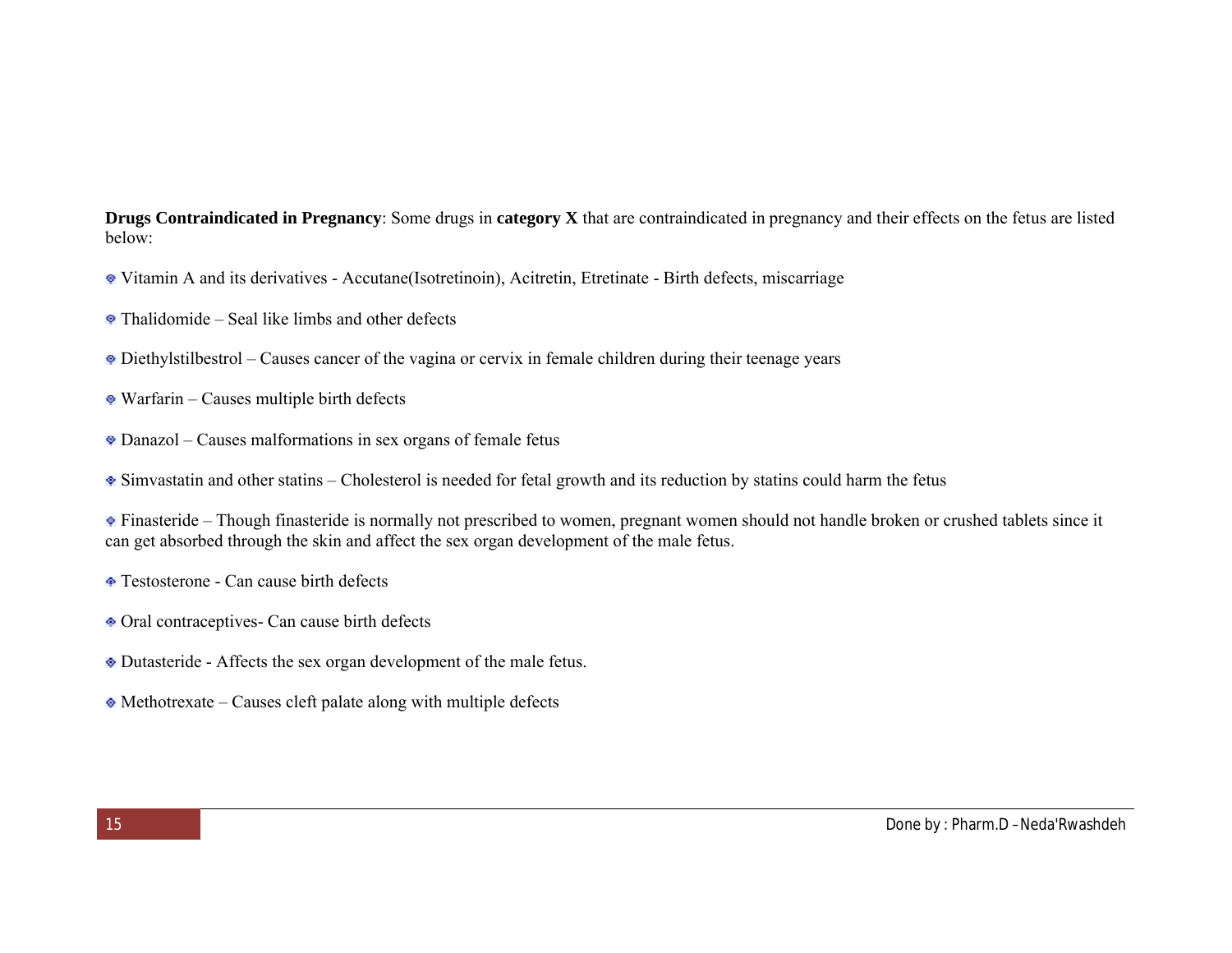## **Some known side effects of drugs during pregnancy are listed below:**

- Tetracyclines Get deposited in fetal bones and retard their growth, also affect teeth causing them to be discolored and deformed
- Chloramphenicol Gray baby syndrome
- Isoniazid Neuropthy and seizures in fetus, liver damage in mother
- Sodium Valproate Defects of the nervous system
- ACE inhibitors Growth retardation, birth defects, fetal death
- Lithium Affects fetal thyroid, heart beside causing other abnormalities
- $\bullet$  Phenytoin Cleft lip/ palate along with other deformities
- Anti convulsants Trimethadione, Valproic acid, Carbamazepine Multiple birth defects
- Androgens Multiple defects.